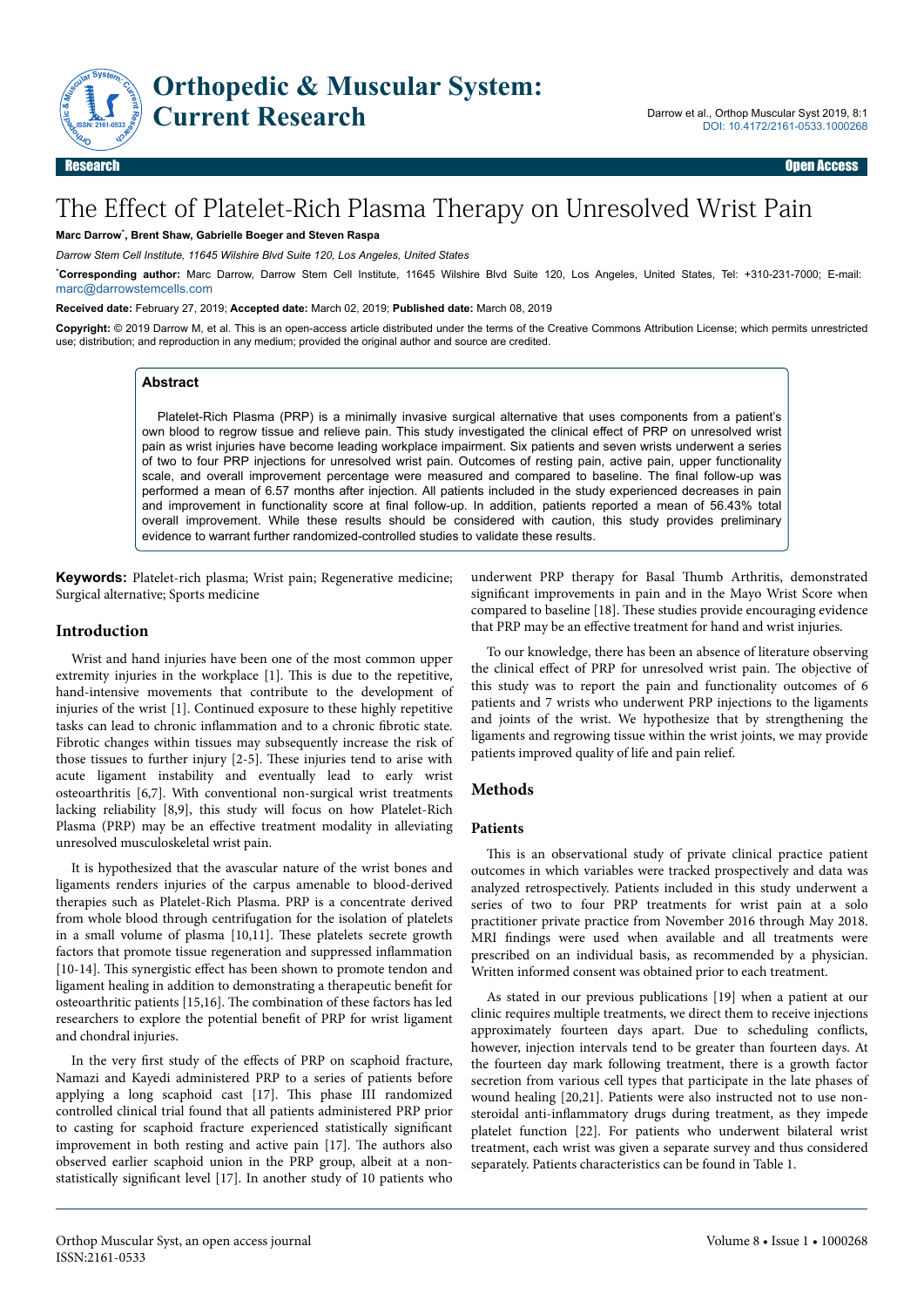**Citation:** Darrow M, Shaw B, Boeger G, Raspa S (2019) The Effect of Platelet-Rich Plasma Therapy on Unresolved Wrist Pain. Orthop Muscular Syst 8: 268. doi:10.4172/2161-0533.1000268

| <b>Case Number</b> | Side         | <b>Sex</b> | Age | BMI   | <b>Pain Duration</b> | Up<br><b>Follow</b><br>(mo.) | # of<br>Tx.    | Pathology                                                   |  |
|--------------------|--------------|------------|-----|-------|----------------------|------------------------------|----------------|-------------------------------------------------------------|--|
|                    | R            | F          | 28  | 19.19 | 2 years              | 4                            | 4              | Unresolved Wrist Pain                                       |  |
| $\overline{2}$     | $\mathsf{R}$ | M          | 42  | 27.26 | 4 months             | 15                           | $\overline{2}$ | ECU tendonitis or lunate<br>triquetral ligament tear        |  |
| 3                  | ┗            | F          | 31  | 22.04 | 2 years              | 5                            | $\overline{2}$ | <b>TFCC Tear</b>                                            |  |
| 4                  | B            | F          | 45  | 20.98 | 9 years              | 3                            | $\overline{2}$ | Advanced arthritis of the<br>radiocarpal joints             |  |
| 5                  | $\mathsf{R}$ | M          | 38  | 22.95 | 1 year               | 9                            | $\overline{2}$ | dorsal intercarpal ligament<br>sprain, intercarpal joint OA |  |
| 6                  | R            | F          | 59  | 25.92 | 1 year               | $\overline{7}$               | 3              | Radioscaphoid OA                                            |  |

#### Table 1: Patient characteristics.

### **Procedure**

Patients were sitting upright and 10cc of blood was drawn into an 8.5 mL ACD solution A tubes. Нese tubes of blood were spun in a centrifuge and the top layer containing PRP was isolated. 2.5 cc of PRP was mixed with 0.5 cc of Lidocaine in each 3 cc syringe to minimize post-injection stiffness. Prior to the injection, the skin was sterilized with 4% Hibiclens. Нe PRP was then injected into painful joint spaces and ligaments, depending on the patient's pathology. Often, the TFCC was injected, if painful or torn.

#### **Outcomes**

The outcomes of interest for this study were changes to resting pain and active pain (Numerical Pain Scale [NPS]), overall improvement (percentage scale), and joint function (scored questionnaire). Data were collected at baseline and preceding each treatment (Figure 1). Нe functionality portion of the questionnaire, which assessed the degree of difficulty in performing daily activities, was based on 10 of 20 activities assessed in the Upper Extremity Functional Index, 19 but also included a "not applicable (N/A)" response option. Нis scale has shown to be a valid and reliable functionality questionnaire for upper extremity limbs. Нe NPS to assess resting and active pain used a scale of 0 (no pain) to 10 (extreme pain). Lastly, the form included a subjective measure of how much overall improvement the patient experienced following treatment on a scale of 0% to 100%.

#### **Cases**

#### **Case 1**

The first patient was a 28-year-old Caucasian female with 2 years of left wrist pain, most prominent when in flexion. The injury occurred when the patient fractured her left humerus in a snowboarding accident. She had tried pain medications and heat to relieve pain which provided minimal relief. Нe patient's baseline characteristics were a resting pain of 3/10, an active pain of 7/10, and a functionality score of 4/20. Нe patient received 4 PRP treatments over the course of four months. During the course of treatment, the patient steadily improved feeling 50% overall improvement after the third treatment. After her final treatment, she reported an 80% overall improvement with a 0/10 resting pain, a 0/10 active pain, and a functionality score of 32/40. Нe patient stated that the pain was not as frequent nor as intense as it was prior to treatment.

#### **Case 2**

The second patient was a 42-year-old Caucasian male with four months of right wrist pain. Нe pain was described as an achy feeling on the lateral aspect of his right wrist, typically elicited during his daily activities. Нe patient had previously received a Celestone injection three months prior to his first PRP treatment, which provided no relief. He had also tried dry needling, NSAIDs, ice, and stretching with no relief of symptoms. An MRI displayed right wrist tendonitis and ulnarsided right wrist pain that may represent Extensor Carpi Ulnaris (ECU) tendonitis and a lunate triquetral ligament tear. Нe patient's baseline characteristics were a resting pain of 0/10, an active pain of 3/10, and a functionality score of 33/40. Нe patient was treated with two PRP treatments within four days of each other. Shortly after the first treatment, the patient stated that the wrist continued to be tender but feeling significant better compared to prior to treatment. He then felt 100% improvement at a short follow-up after the second PRP treatment. A year after the second PRP treatment, the patient stated that he had sustained his 100% improvement, and reported 0/10 resting pain, 0/10 active pain, and a 40/40 functionality score.

#### **Case 3**

The third patient was a 31-year-old Caucasian female with two years of left wrist pain. The patient had felt a "pop" when she fell when lifting a heavy box. Нe patient saw a hand specialist who prescribed a splint and recommended arthroscopic surgery. She reported wrist edema and had a sharp pain when lifting heavy objects or doing bicep curls. She had undergone heat, massage, and Arnica gel to relieve pain in addition to wearing a wrist brace. An MRI showed findings consistent with partial tears of the ulnar attachment of the triangular fibrocartilage. Her baseline characteristics were 7/10 resting pain, 9/10 active pain, and a 16/40 functionality score. Нe patient received a series of two PRP treatments approximately two weeks apart. After her first PRP treatment, she noticed her resting pain had improved compared to prior to treatment. She continued to use heat four times a day, which momentarily helped to relieve pain. Five months after her last treatment, she reported a 20% improvement, a 5/10 resting pain, a 7/10 active pain and a functionality score of 21/40.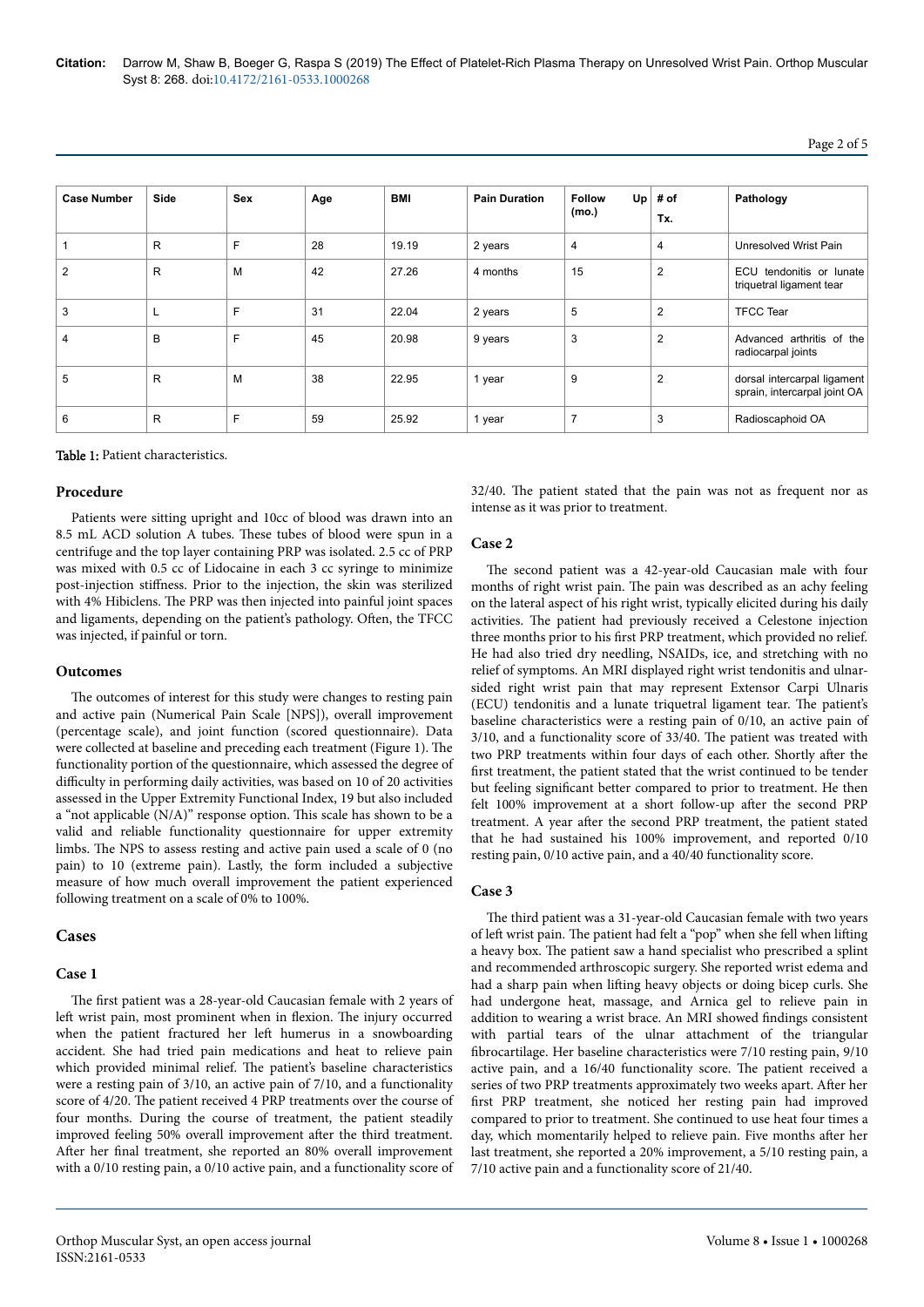**Citation:** Darrow M, Shaw B, Boeger G, Raspa S (2019) The Effect of Platelet-Rich Plasma Therapy on Unresolved Wrist Pain. Orthop Muscular Syst 8: 268. doi:10.4172/2161-0533.1000268

# Page 3 of 5

# **Upper Extremity Functionality Questions**

Please describe the degree of difficulty you have while performing these activities with your injured upper body part.

|                         | <b>Activities</b>                                                | <b>Extreme</b><br><b>Difficulty</b> | Quite a<br><b>Bit of</b><br><b>Difficulty</b> | Moderate<br><b>Difficulty</b> | A Little Bit<br>of Difficulty      | No<br><b>Difficulty</b>                          | N/A |
|-------------------------|------------------------------------------------------------------|-------------------------------------|-----------------------------------------------|-------------------------------|------------------------------------|--------------------------------------------------|-----|
| $\mathbf{1}$            | Job, housework, or school activities                             | $\overline{0}$                      | $\overline{1}$                                | $\overline{2}$                | $\overline{3}$                     | $\overline{4}$                                   | N/A |
| $\overline{\mathbf{z}}$ | Hobbies, recreational, or sport activities                       | $\overline{0}$                      | $\mathbf{1}$                                  | $\overline{2}$                | $\overline{3}$                     | $\overline{4}$                                   | N/A |
| 3                       | Lifting a heavy box                                              | $\overline{0}$                      | $\mathbf{1}$                                  | $\overline{2}$                | $\overline{\mathbf{3}}$            | $\overline{4}$                                   | N/A |
| 4                       | Opening a door                                                   | $\overline{0}$                      | $\mathbf{1}$                                  | $\overline{2}$                | $\overline{3}$                     | $\overline{4}$                                   | N/A |
| 5                       | Washing dishes                                                   | $\overline{0}$                      | $\mathbf{1}$                                  | $\overline{2}$                | $\overline{3}$                     | $\overline{4}$                                   | N/A |
| 6                       | Rolling over in bed                                              | $\overline{0}$                      | $\overline{1}$                                | $\overline{2}$                | $\overline{3}$                     | $\overline{4}$                                   | N/A |
| $\overline{7}$          | Carrying a heavy object                                          | $\overline{0}$                      | $\overline{1}$                                | $\overline{2}$                | $\overline{3}$                     | $\overline{4}$                                   | N/A |
| $\overline{\mathbf{8}}$ | Combing/brushing your hair                                       | $\overline{0}$                      | $\overline{1}$                                | $\overline{2}$                | $\overline{3}$                     | $\overline{4}$                                   | N/A |
| 9                       | Raising your arm over your head                                  | $\overline{0}$                      | $\mathbf{I}$                                  | $\overline{2}$                | $\overline{3}$                     | $\overline{4}$                                   | N/A |
| 10                      | Putting on and taking off a shirt                                | $\overline{0}$                      | $\overline{1}$                                | $\overline{2}$                | $\overline{3}$                     | $\overline{4}$                                   | N/A |
|                         | Resting Pain Level: 0<br>$1 \quad \blacksquare$<br>(No pain)     | $\overline{2}$<br>$\overline{3}$    | $\overline{4}$<br>5                           | 6                             | $\boldsymbol{7}$<br>$8\phantom{1}$ | Total <sub>im</sub><br>9<br>10<br>(Extreme pain) |     |
|                         | $\overline{2}$<br>$\mathbf{1}$<br>Active Pain Level:<br>$\bf{0}$ | $\overline{3}$                      | $\overline{4}$<br>5                           | 6                             | $\overline{7}$<br>$\bf 8$          | 9<br>10<br>(Extreme pain)                        |     |
|                         | (No pain)                                                        |                                     |                                               |                               |                                    |                                                  |     |

## **Case 4**

The fourth patient was a 45-year-old Hispanic female with bilateral wrist pain for nine years. Нe patient had treated her wrist with deep tissue massage, acupuncture, ice, heat, and numbing cream, however, he felt only temporary relief. An X-ray of the right wrist showed advanced arthritis of the radiocarpal joint. It also showed possible erosions involving the triquetral bone, and a probable zone of subchondral cystic change involving the distal radius. Her baseline characteristics for both wrists were 3/10 resting pain, 7/10 active pain, and 20/40 functionality score. Нe patient received two PRP treatments a month apart. After treatment, she stated a 25% improvement to both wrists. Нe patient's final outcome scores for her right wrist were a 2/10 resting pain, a 3/10 active pain, and a 24/40 functionality score. Нe

patient's final outcomes for her left wrist were a 2/10 resting pain, 5/10 active pain and functionality score was a 23/40.

#### **Case 5**

The fifth patient was a 38-year-old Hispanic male with one year of left wrist pain. The patient stated that he heard his wrist "pop" while moving an object at work. He described the pain as sharp with numbness that was progressively worsening. He also stated that his primary doctor recommended surgery. An MRI on the left wrist showed a sprain of the dorsal intercarpal ligament and degenerative changes in the intercarpal joint between the distal scaphoid and trapezium. His baseline characteristics were a 0/10 resting pain, 4/10 active pain, and 31/40 functionality score. Нe patient received 2 PRP treatments over a 3 week period. After the first treatment, he noticed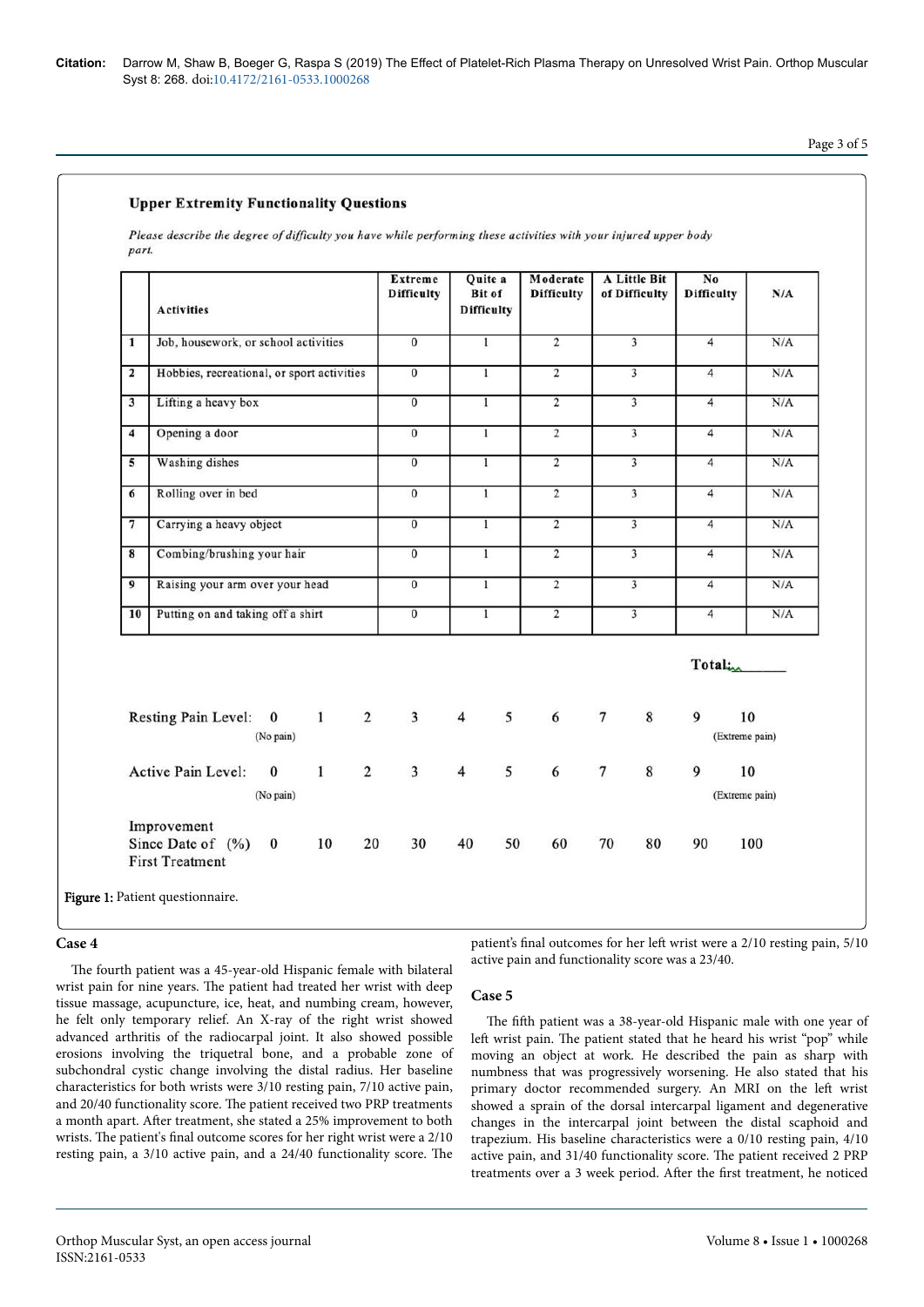## Page 4 of 5

an 80% improvement and stated that he was able to drive without as much discomfort compared to prior to treatment. He also noticed a decrease in the amount of clicking in his left wrist. Nine months after the second PRP treatment, he experienced additional benefit, including a 95% overall improvement, with a 0/10 resting pain, a 1/10 active pain, and a 40/40 functionality score.

# **Case 6**

The sixth patient was a 59-year-old female with right wrist pain lasting the course of one year. A radiograph of his right wrist showed a Scapholunate Advanced Collapse (SLAC) wrist with radioscaphoid OA. Нe patient had a limited range of motion and felt achy pain when supinating her wrist. She had previously received five cortisone

injections, which had no improvement of pain and caused her to wear a brace daily. Нe pain had been so severe that it had prevented her from sleeping. Her baseline characteristics were 3/10 resting pain, 8/10 active pain, and 22/40 functionality score. Нe patient received a series of 3 PRP treatments over a two month period. After the first treatment, the patient noticed a decrease in pain and a slight increase in the range of motion. She continued to have difficulties opening jars and performing daily tasks. Six months after her third PRP treatment, she reported a 50% overall improvement and noticed a substantial decrease in active pain and was able to perform her daily activities with less difficulty. Her final pain outcomes were a 2/10 resting pain, a 4/10 active pain, and a 33/40 functionality score.

| <b>Case Number</b> | <b>Resting Pain</b> |                | <b>Active Pain</b> |                | <b>Improvement Percentage</b> |        | <b>Upper Functionality Score</b> |       |
|--------------------|---------------------|----------------|--------------------|----------------|-------------------------------|--------|----------------------------------|-------|
|                    | Pre                 | Post           | Pre                | Post           | Pre                           | Post   | Pre                              | Post  |
| 1                  | 3                   | $\mathbf 0$    | $\overline{7}$     | $\mathbf 0$    | 0%                            | 80%    | $\overline{4}$                   | 32    |
| $\mathbf{2}$       | $\mathbf 0$         | $\mathbf 0$    | 3                  |                | 0%                            | 100%   | 33                               | 40    |
| 3                  | $\overline{7}$      | 5              | 9                  | $\overline{7}$ | 0%                            | 20%    | 16                               | 21    |
| 4                  | 3                   | $\overline{2}$ | $\overline{7}$     | 3              | 0%                            | 25%    | 20                               | 24    |
|                    | 3                   | $\overline{2}$ | $\overline{7}$     | 5              | 0%                            | 25%    | 20                               | 23    |
| 5                  | $\mathbf 0$         | $\mathbf 0$    | 4                  |                | 0%                            | 95%    | 31                               | 40    |
| 6                  | 3                   | $\overline{2}$ | 8                  | $\overline{4}$ | 0%                            | 50%    | 22                               | 33    |
| Averages           | 2.71                | 1.57           | 6.43               | 3              | 0%                            | 56.43% | 20.86                            | 30.43 |

Table 2: Patient pre and post treatment outcomes.

# **Discussion**

We found that all patients included in this study experienced improvements in resting pain, active pain, improvement percentage, and functionality score compared to baseline outcomes. It is also encouraging that none of these patients reported any adverse effects. On average, patients reported a 42.11% decrease in resting pain, a 53.33% decrease in active pain, a 55.64% total overall improvement and a 45.89% increase in functionality score. Our results indicated improvement in all measurable outcomes for wrist pain and function after a minimum of two PRP treatments and continued improvement after a series of three or more treatments. To that end, patients in Cases 2 and 5 experienced the most notable results, with 100% and 95% overall improvement respectively following two rounds of PRP treatment. However, patients in Cases 3 and 4 experienced milder total improvements, at 20% and 25% respectively, under the same protocol of two PRP treatments.

These findings are of clinical relevance as they suggest that PRP operates through several physiologic pathways of wrist pain. Based on the results of our study, we hypothesize that while PRP works additively, the results are also pathology-dependent. Нis is reflected in the fact that the extent of each patient's improvement did not respond monotonically to the number of treatments. To that end, we observed that patients with different underlying sources of wrist pain responded dissimilarly. Нis is demonstrated by way of Cases 3 and 4 who presented with more severe pathology and experienced milder improvements after two treatments compared to Cases 2 and 5.

However, we hypothesize that Cases 3 and 4 may have reported increased clinical benefit with additional treatments.

Our primary approach to treating chronic wrist pain is to strengthen the ligamentous laxity in addition to the pathology itself. Weak ligaments result in an unstable wrist joint, in which interosseous friction can lead to cartilage wear and osteoarthritis in the carpus [25]. As a result, in both ligamentous and chondral sources of chronic wrist pain, PRP is an exciting treatment pathway that can induce healing responses in stalled cases [26]. Нe increased vascularity and cellularity of the carpal region can ultimately improve healing times through the delivery of growth factors directly to the site of injury [27-29]. A recent study observed the effect of dextrose prolotherapy on lax ligaments and how it related to unresolved wrist pain [30]. Нe patients in the dextrose prolotherapy study experienced reduced pain levels, increased range of motion, and the extended ability to exercise. Since PRP has been shown to be more therapeutic than dextrose prolotherapy in other chronic musculoskeletal disorders, there is a great promise that PRP could provide even more benefit [31].

The major limitations of our study were the limited sample size and lack of a control group. Additionally, pre-treatment radiographic studies were not available for all patients. Finally, the subjectivity of the measured variables may have introduced response bias. Additional randomized controlled studies with larger sample sizes and longer follow-ups are warranted to further validate these results.